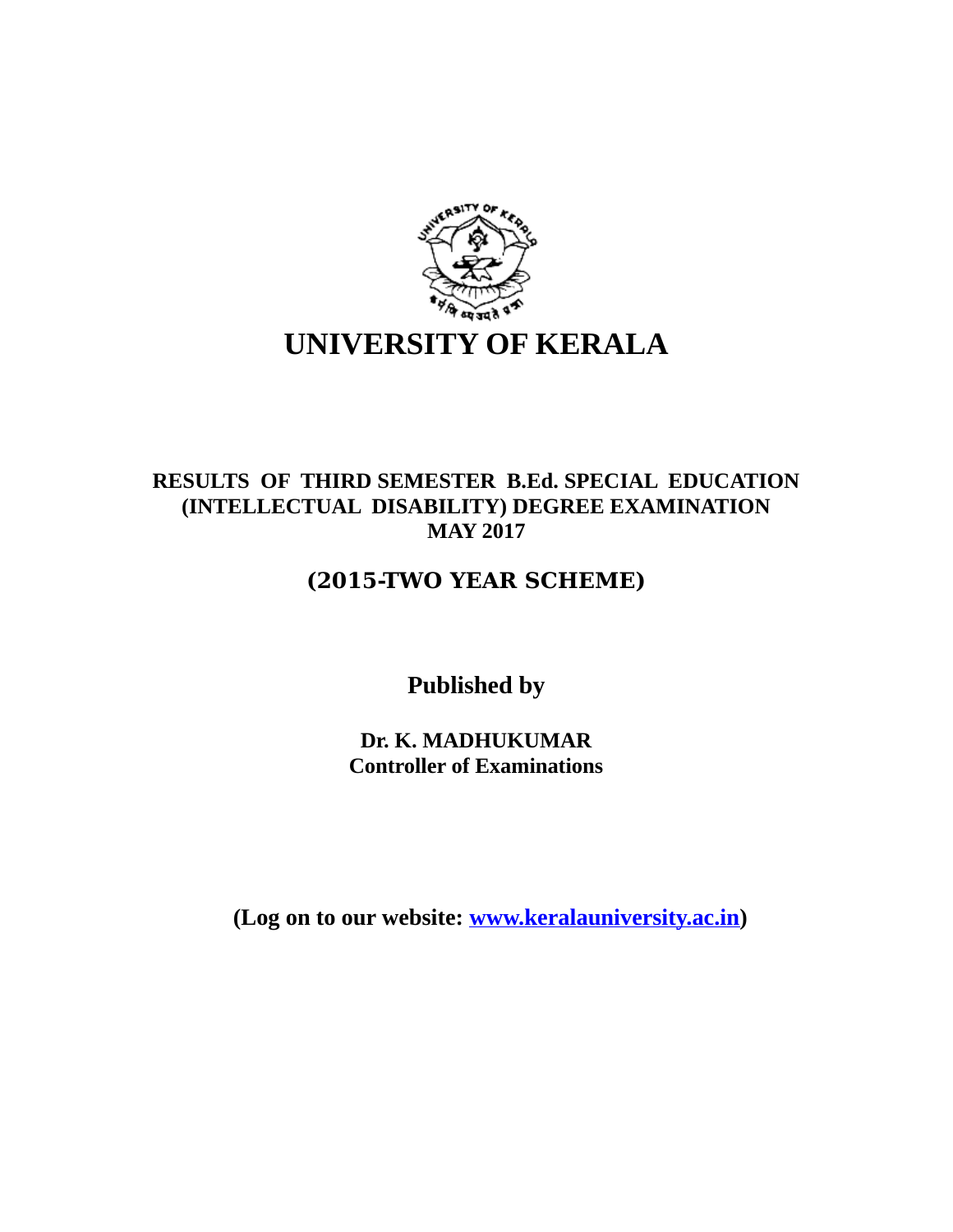**No. EG VI B/B.Ed./2018 Not to be published before 09.01.2018**

### **UNIVERSITY OF KERALA**

### **NOTIFICATION**

### **Results of the Third Semester B.Ed. Special Education (Intellectual Disability) Degree Examination, May 2017 (2015 Scheme-Two Year)**

- 1 The following is the Provisional list of Register Numbers of the successful candidates of Third Semester B.Ed.Special Education (Intellectual Disability) Degree Examination May 2017 (2015 Scheme-Two Year ).
- 2 The grade secured by each successful candidate is shown against the Register Number.
- 3 The Candidates who wish to get their answer scripts revalued/scrutinized should sent their application in the prescribed form with the required fees on or before 30.01.2018

### **CONTROLLER OF EXAMINATIONS**

University Buildings, Thiruvananthapuram, Dated: 09.01.2018.

To

- 1. The PRO for urgent press release
- 2. Enquiry
- 3. P.S. to V.C./ P.V.C.
- 4. P.A. to C.E.
- 5. DR IV/AR (B.Ed.)/AR (Revaluation)/KUCC
- 6. EJ III Section
- 7. Stock File/File Copy/Office Copy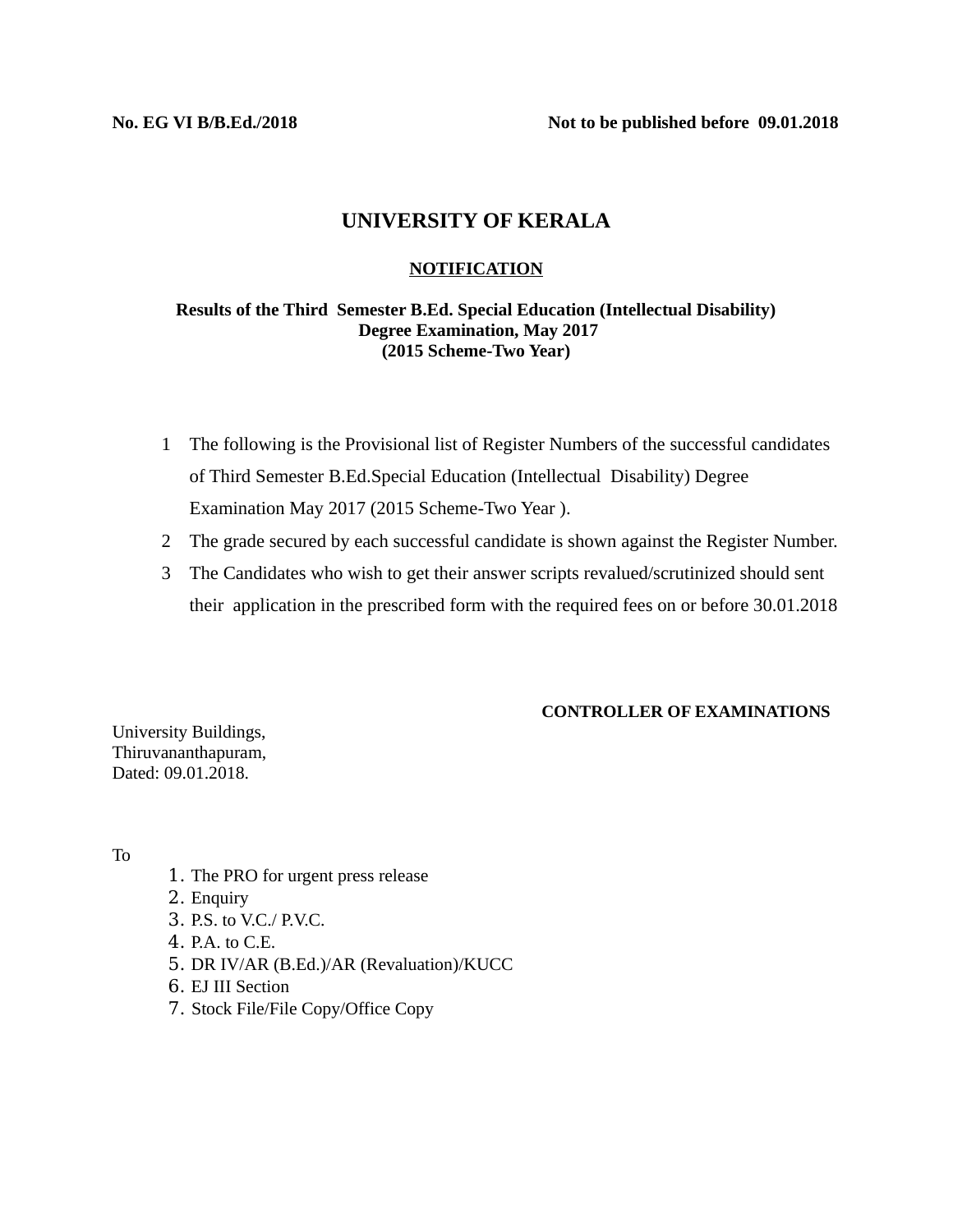#### Form No : 137

# **UNIVERSITY OF KERALA Result Abstract (For Syndicate Members) B.Ed. Courses in Affiliated Colleges**

Semester : 3 Month & Year : May 2017

| Exam. | Name of the Programme                                    | <b>No. of Students</b> |              |       | <b>Pass</b><br>$\%$ |
|-------|----------------------------------------------------------|------------------------|--------------|-------|---------------------|
| Code  |                                                          | Registe<br>red         | Appear<br>ed | Passe |                     |
| 01    | 183153   Special Education [Intellectual]<br>Disability] | 17                     | 17           |       |                     |

### **Dr.K.MADHUKUMAR**

Controller of Examinations